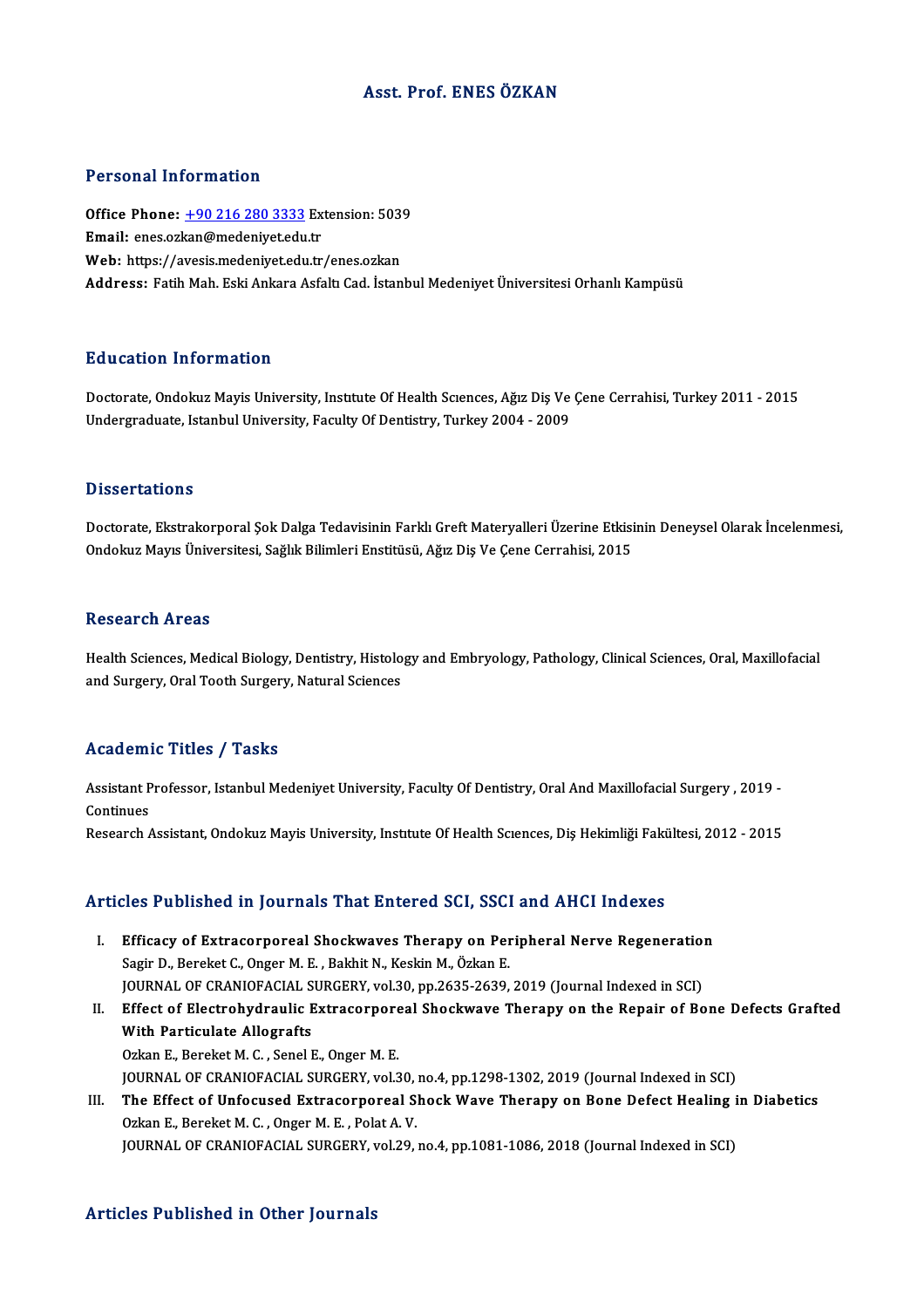I. Effects of Extracorporeal Shock Wave Therapy in The Maxillofacial Surgery Practice – A Systematic<br>Review Effects<br>Review<br>Örken E Effects of Extracorporea<br>Review<br>Özkan E., Haliloğlu Özkan T.<br>International Journal of Hur

Review<br>Özkan E., Haliloğlu Özkan T.<br>International Journal of Human and Health Sciences (IJHHS), no.3, pp.186-195, 2019 (Refereed Journals of Other Özkan E., Hal<br>International<br>Institutions)<br>The assesse International Journal of Human and Health Sciences (IJHHS), no.3, pp.186-195, 2019 (Refereed Journals of Othe<br>Institutions)<br>II. The assessment of new bone formation induced by unfocused extracorporeal shock wave therapy<br>an

- Institutions)<br>The assessment of new bone formation induced by unfocu<br>applied on pre-surgical phase of distraction osteogenesis<br>Sapel E. ÖZKAN E. Bareket M.C., Onger M. E. applied on pre-surgical phase of distraction osteogenesis<br>Senel E., ÖZKAN E., Bereket M. C., Onger M. E. EUROPEAN ORAL RESEARCH, vol.53, no.3, pp.125-131, 2019 (Journal Indexed in ESCI)
- III. The better choice for measuring the gonial angle of different skeletal malocclusion types: EUROPEAN ORAL RESEARCH, vol.53, no.3, pp.125-13<br>The better choice for measuring the gonial ang<br>Orthopantomograms or lateral cephalograms?<br>Haliloğlu Özkan T. Arısı S. Özkan E The better choice for measurin<br>Orthopantomograms or lateral<br>Haliloğlu Özkan T., Arıcı S., Özkan E.<br>Medisine Ssiense val 9 no 1 nn 93 Haliloğlu Özkan T., Arıcı S., Özkan E.<br>Medicine Science, vol.8, no.1, pp.93-96, 2019 (Other Refereed National Journals) Haliloğlu Özkan T., Arıcı S., Özkan E.<br>Medicine Science, vol.8, no.1, pp.93-96, 2019 (Other Refereed National Journals)<br>IV. Management of Large Residual Cyst in Elderly Patient with Decompression Alone: Case Report<br>Tomyl D
- TorulD.,BereketM.C. ,ÖzkanE. Management of Large Residual Cyst in Elderly Patient with Decompression Alone: Case Report<br>Torul D., Bereket M. C. , Özkan E.<br>Balkan Journal of Dental Medicine, vol.22, no.3, pp.171-174, 2018 (Refereed Journals of Other In Balkan Journal of Dental Medicine, vol.22, no.3, pp.171-174, 2018 (Refereed Journals of Other Institutions)
- V. Accelerated Canine Distalization with Miniscrew-assisted Micro-osteoperforations: A Case Report Anadolu Kliniği Tıp Bilimleri Dergisi, vol.23, no.3, pp.195-201, 2018 (Other Refereed National Journals) Haliloğlu Özkan T., Arıcı S., Arıcı N., Özkan E.<br>Anadolu Kliniği Tıp Bilimleri Dergisi, vol.23, no.3, pp.195-201, 2018 (<br>VI. Acceleration of Orthodontic Tooth Movement: An Overview<br>Haliloğlu Özkan T. Arısı S. Özkan E.
- Anadolu Kliniği Tıp Bilimleri Dergisi<br>Acceleration of Orthodontic To<br>Haliloğlu Özkan T., Arıcı S., Özkan E.<br>Anadolu Kliniği Tıp Bilimleri Dergisi Haliloğlu Özkan T., Arıcı S., Özkan E.<br>Anadolu Kliniği Tıp Bilimleri Dergisi, vol.23, no.2, pp.121-128, 2018 (Other Refereed National Journals) Haliloğlu Özkan T., Arıcı S., Özkan E.<br>Anadolu Kliniği Tıp Bilimleri Dergisi, vol.23, no.2, pp.121-128, 2018 (Other Refereed National Journals)<br>VII. Surgical treatment of acut and chronic oroantral comunications: a clinica
- Anadolu Kliniği Tıp Bilimleri Dergisi, vol.23, no.2, pp<br>Surgical treatment of acut and chronic oroant<br>Bereket M. C. , Şener İ., Özkan E., Kaynar M., Şenel E.<br>Cumburiyat Dontal Journal vol.19, no.1, nn.40,49,2 Surgical treatment of acut and chronic oroantral comunications: a clinical study of<br>Bereket M. C. , Şener İ., Özkan E., Kaynar M., Şenel E.<br>Cumhuriyet Dental Journal, vol.19, no.1, pp.40-49, 2013 (National Refreed Universi Cumhuriyet Dental Journal, vol.19, no.1, pp.40-49, 2013 (National Refreed University Journal)<br>Refereed Congress / Symposium Publications in Proceedings

efereed Congress / Symposium Publications in Proceedings<br>I. Maligniteli Hastalarda Antirezorptif İlaçların Kullanımı Ve Yan Etkileri, Son Güncel Gelişmeler<br>Örkan E. Akay A. S Maligniteli Hastal<br>Özkan E., Akay A. S.<br>Uluslararesı Ağız K. Maligniteli Hastalarda Antirezorptif İlaçların Kullanımı Ve Yan Etkileri, Sor<br>Özkan E., Akay A. S.<br>Uluslararası Ağız Kanserleri Kongresi, Eskişehir, Turkey, 4 - 06 March 2020, pp.154<br>Pesteriar Pölgelerde Krepik Enfekte Dis Özkan E., Akay A. S.<br>Uluslararası Ağız Kanserleri Kongresi, Eskişehir, Turkey, 4 - 06 March 2020, pp.154<br>II. Posterior Bölgelerde Kronik Enfekte Diş Çekim Soketlerine Yapılan İmmediat İmplantasyon<br>Uvaylamaları

Uluslararası Ağ<br>Posterior Böl<br>Uygulamaları<br>Örken E. Örder Posterior Bölgeler<br>Uygulamaları<br>Özkan E., Özdemir M.<br>TDP 25 Huskapara Uygulamaları<br>Özkan E., Özdemir M.<br>TDB 25. Uluslararası Diş Hekimliği Kongresi, Ankara, Turkey, 4 - 07 September 2019, pp.279

# Activities in Scientific Journals

Anadolu Kliniği Tıp Bilimleri Dergisi, Committee Member, 2020 - Continues Kocaeli Üniversitesi Sağlık Bilimleri Dergisi, Committee Member, 2019 - Continues

## **Scientific Refereeing**

Cukurova Medical Journal, Other Indexed Journal, May 2019 ANADOLUKLİNİĞİTIPBİLİMLERİDERGİSİ,NationalScientificRefreed Journal,October 2018 ANADOLUKLİNİĞİTIPBİLİMLERİDERGİSİ,NationalScientificRefreed Journal,October 2018 ANADOLU KLİNİĞİ TIP BİLİMLERİ DERGİSİ, National Scientific Refreed Journal, September 2018